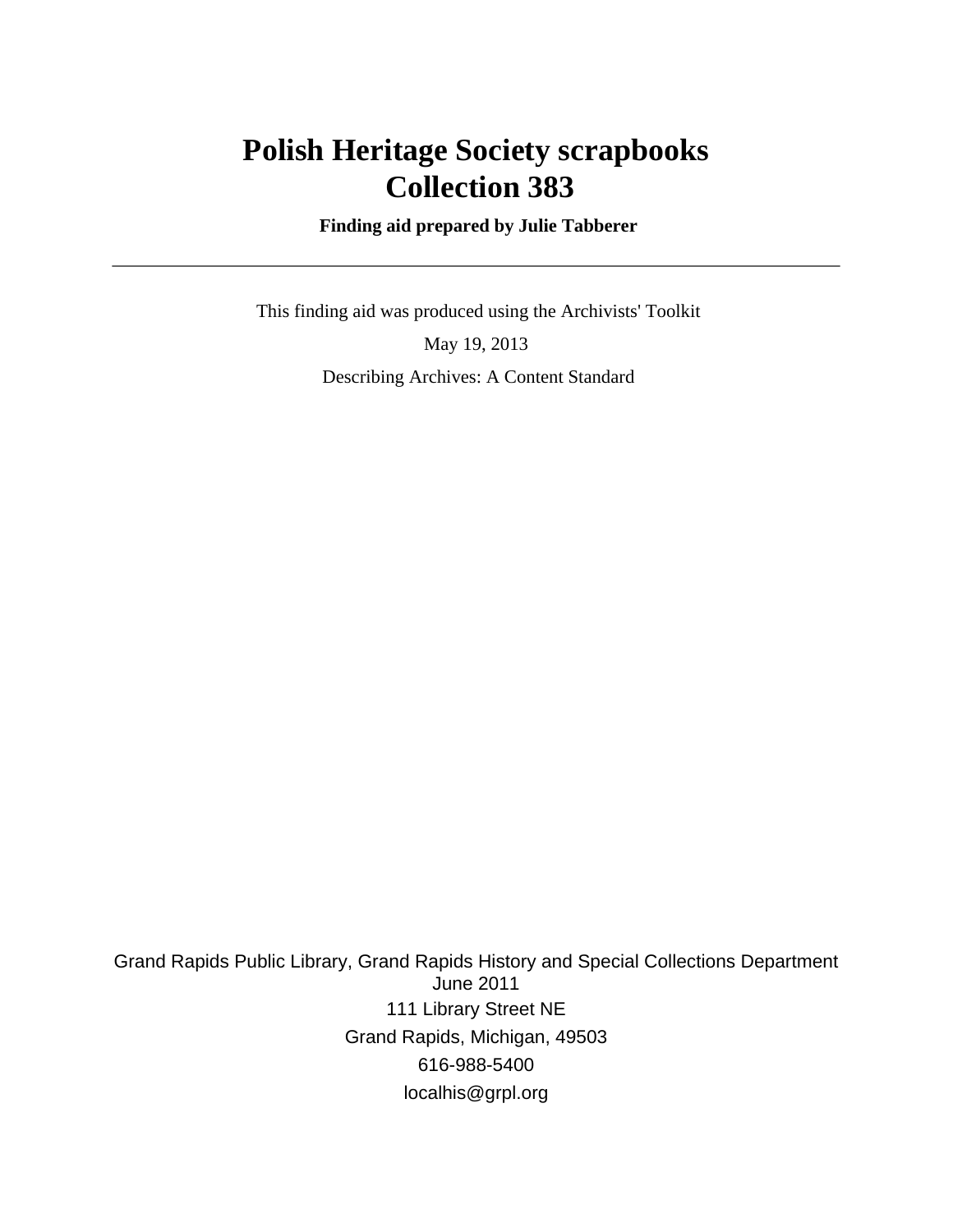# **Table of Contents**

 $\overline{\phantom{a}}$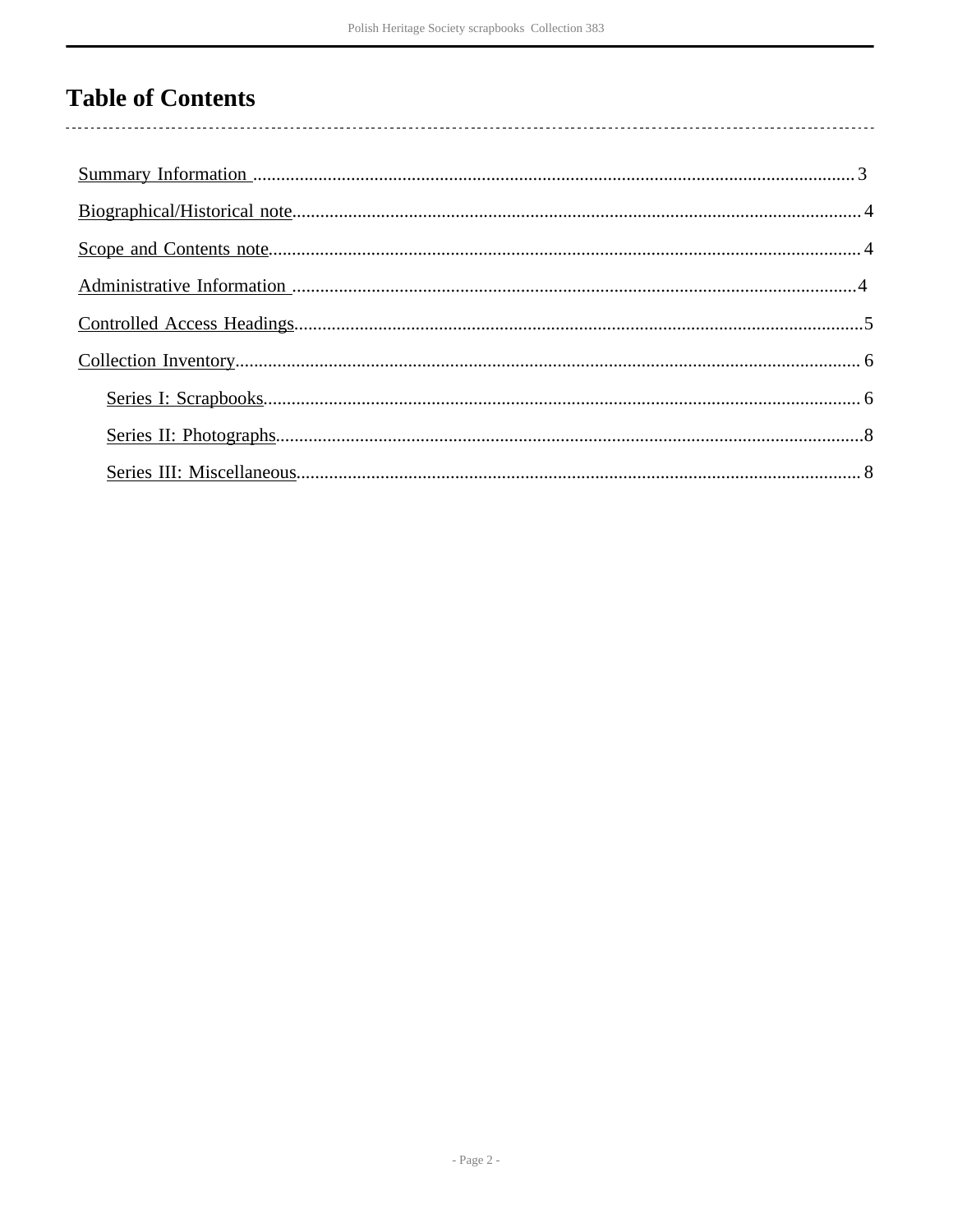# <span id="page-2-0"></span>**Summary Information**

| <b>Repository</b> | Grand Rapids Public Library, Grand Rapids History and Special<br><b>Collections Department</b>                                                                                                                                                                                                                                                                                                                         |
|-------------------|------------------------------------------------------------------------------------------------------------------------------------------------------------------------------------------------------------------------------------------------------------------------------------------------------------------------------------------------------------------------------------------------------------------------|
| <b>Creator</b>    | Polish Heritage Society. (Grand Rapids, Mich.)                                                                                                                                                                                                                                                                                                                                                                         |
| <b>Title</b>      | Polish Heritage Society scrapbooks                                                                                                                                                                                                                                                                                                                                                                                     |
| Date [inclusive]  | 1963-1985                                                                                                                                                                                                                                                                                                                                                                                                              |
| <b>Extent</b>     | 4.0 Linear feet                                                                                                                                                                                                                                                                                                                                                                                                        |
| Language          | English                                                                                                                                                                                                                                                                                                                                                                                                                |
| <b>Abstract</b>   | The Polish Heritage Society promotes Polish heritage in the Grand Rapids,<br>Michigan area. The organization was founded in 1963 as the Polish Arts<br>Society, with the name changing to Polish Heritage Society in 1970. This<br>collection includes scrapbooks dating from 1963 to 1985 which document<br>the activities of the group through newspaper clippings, photographs,<br>event fliers and other ephemera. |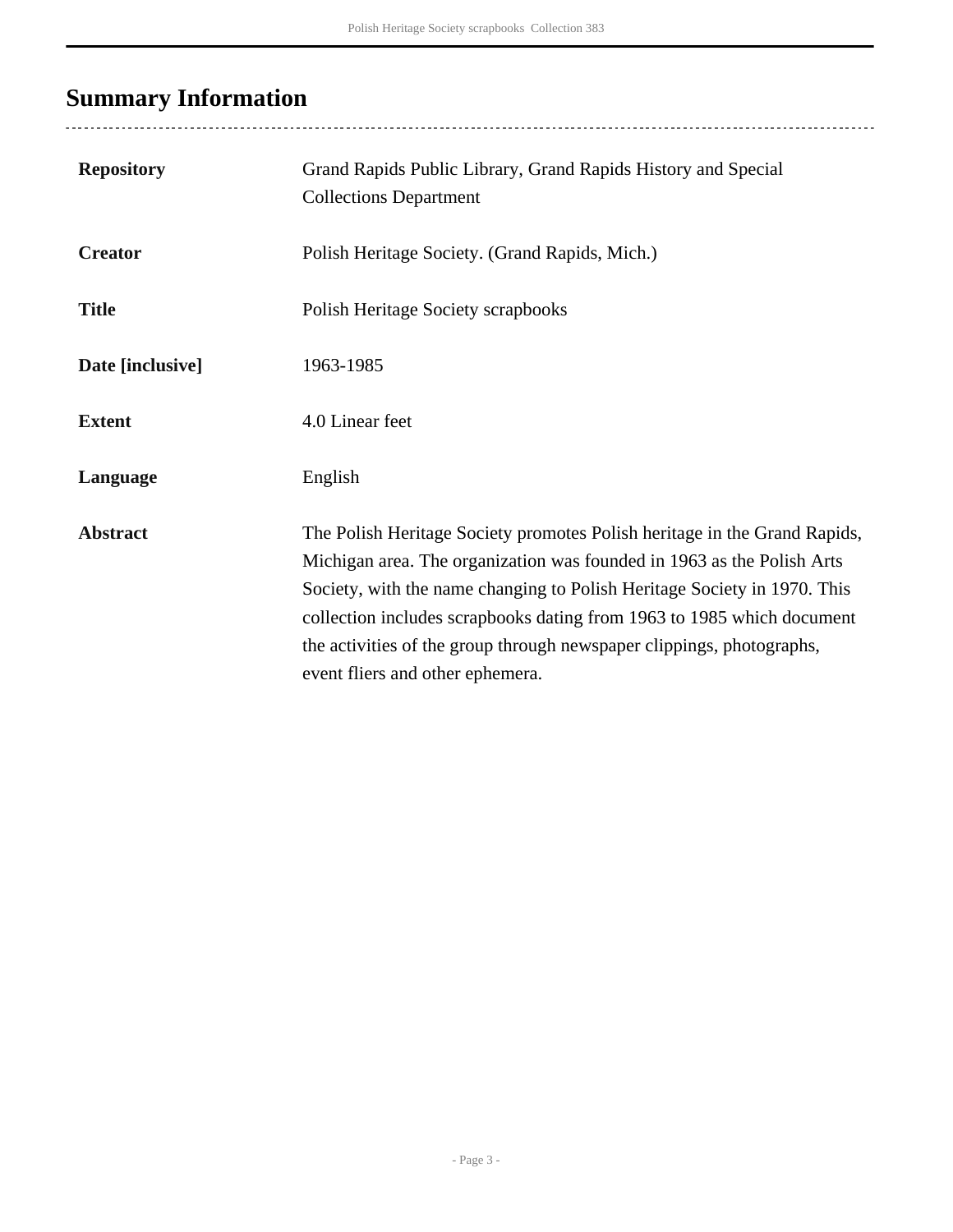### <span id="page-3-0"></span>**Biographical/Historical note**

The Polish Heritage Society was founded in 1963 as the Polish Arts Society. The society was established to "bring Americans of Polish extraction together for the purpose of fostering a consciousness and pride in their heritage, to spread the knowledge of Poland's thousand-year-old culture, to encourage education and to endow scholarships for young people of Polish descent."

In 1970, the name of the organization was changed to the Polish Heritage Society in order to reflect the interests and activities of the organization, which extended beyond arts.

Since its inception, the organization has been active in promoting Polish heritage activities and events. These events include a food booth at Festival of the Arts, an annual Polish Heritage Day and festival (begun in 1979), concerts and dinners.

### <span id="page-3-1"></span>**Scope and Contents note**

The scrapbooks date from 1963 to 1985 and document the activities of the Polish Heritage Society through newspaper clippings, photographs, event fliers and other ephemera. The newspaper clippings cover both local events and mentions of Poland or Polish people in local newspapers or magazines. The collection also contains some items related to the Dutch Immigrant Society, as the two groups worked together on events for the nation's bicentennial in 1976.

Items that were loose in the scrapbooks or that came with the scrapbooks, such as photographs or papers, were placed in separate folders. So, although there are folders specified as containing photographs or newsletters, these may also be found throughout the scrapbooks.

### <span id="page-3-2"></span>**Administrative Information**

#### **Publication Information**

Grand Rapids Public Library, Grand Rapids History and Special Collections Department June 2011

#### **Immediate Source of Acquisition note**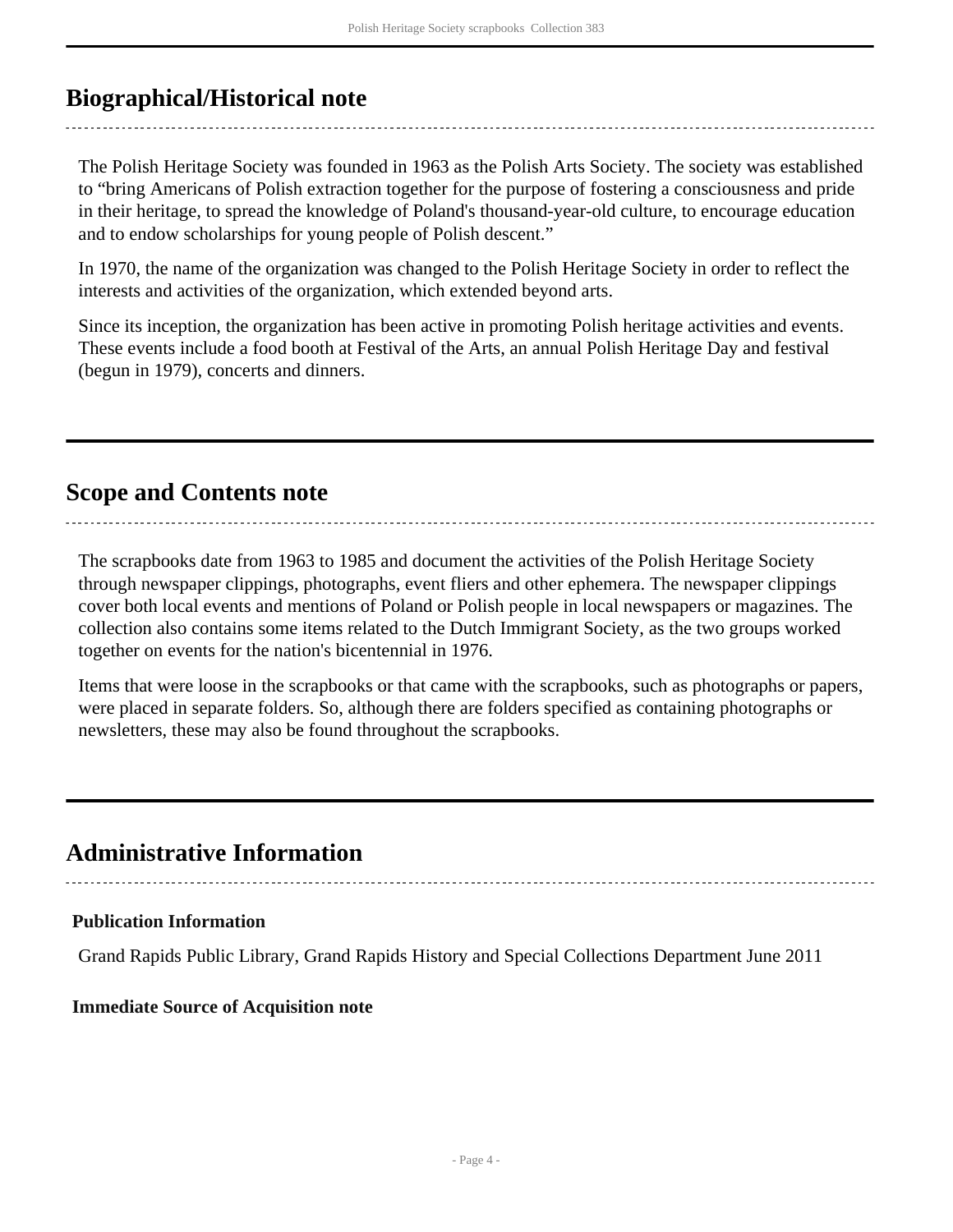Polish Heritage Society of Grand Rapids, accession number 1990.021.

### <span id="page-4-0"></span>**Controlled Access Headings**

. . . . . . . . .

#### **Genre(s)**

• scrapbooks

#### **Geographic Name(s)**

• Grand Rapids (Mich.) -- History

#### **Subject(s)**

• Polish Americans -- Michigan -- Grand Rapids -- History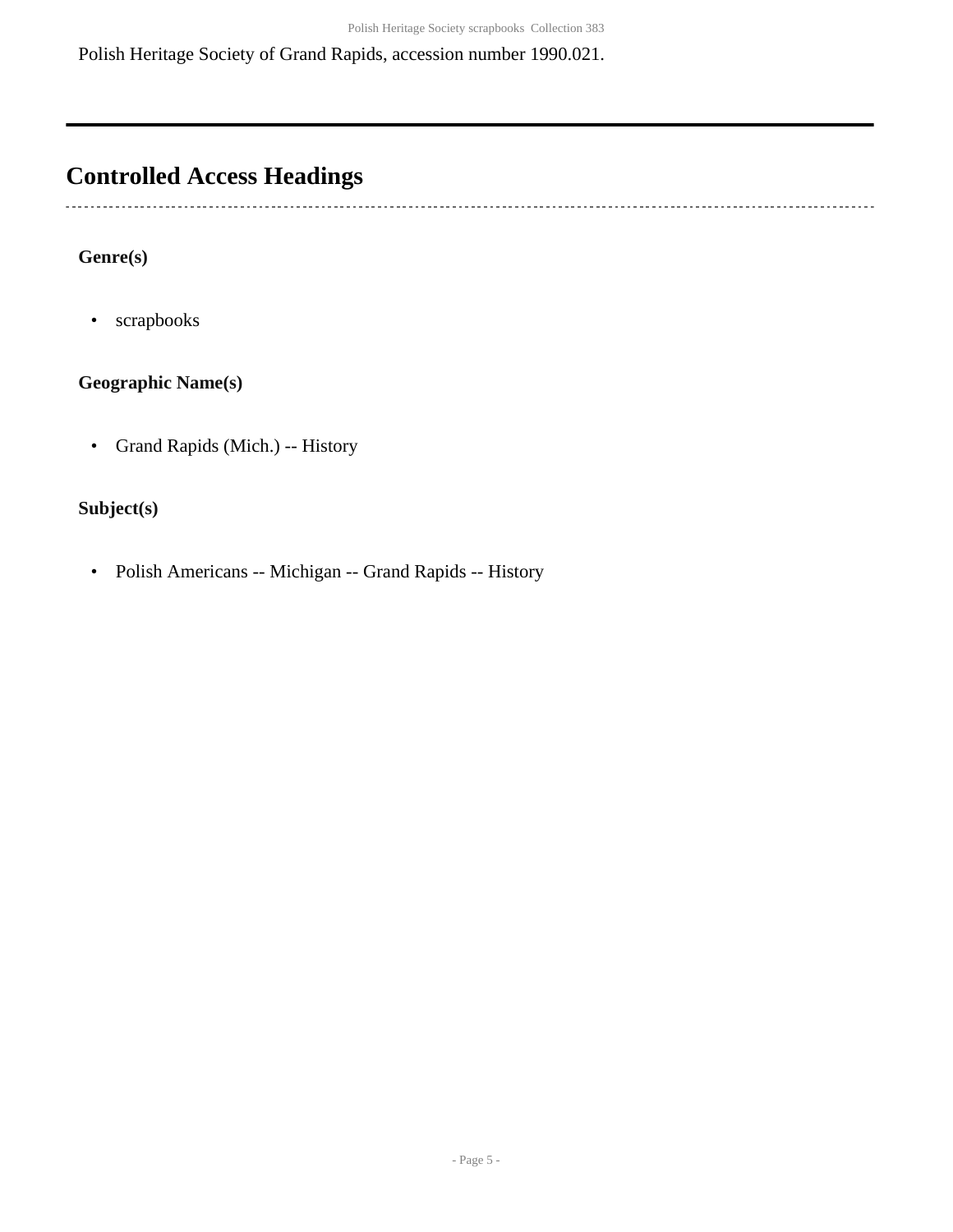# <span id="page-5-0"></span>**Collection Inventory**

<span id="page-5-1"></span>

| <b>Series I: Scrapbooks</b> |  |
|-----------------------------|--|
|-----------------------------|--|

|                                              |                | <b>Box</b>     |
|----------------------------------------------|----------------|----------------|
| Scrapbook, The Polish Arts Society 1963-1970 |                | $\mathbf{1}$   |
|                                              | <b>Box</b>     | Folder         |
| Photographs, 1963-1970 scrapbook             | 6              | $\mathbf{1}$   |
|                                              |                | <b>Box</b>     |
| Scrapbook, Polish Heritage Society 1971-1973 |                | $\overline{2}$ |
|                                              | <b>Box</b>     | <b>Folder</b>  |
| Photographs, 1971-1973 scrapbook             | $\overline{4}$ | $\overline{4}$ |
| Photographs, 1971-1973 scrapbook             | 6              | $\overline{2}$ |
| Loose Items, 1971-1973 scrapbook             | $\overline{4}$ | 5              |
|                                              |                | <b>Box</b>     |
| Scrapbook, Polish Heritage Society 1974-1975 |                | $\overline{2}$ |
|                                              | <b>Box</b>     | Folder         |
| Photographs, 1974-1975 scrapbook             | 6              | $\mathfrak{Z}$ |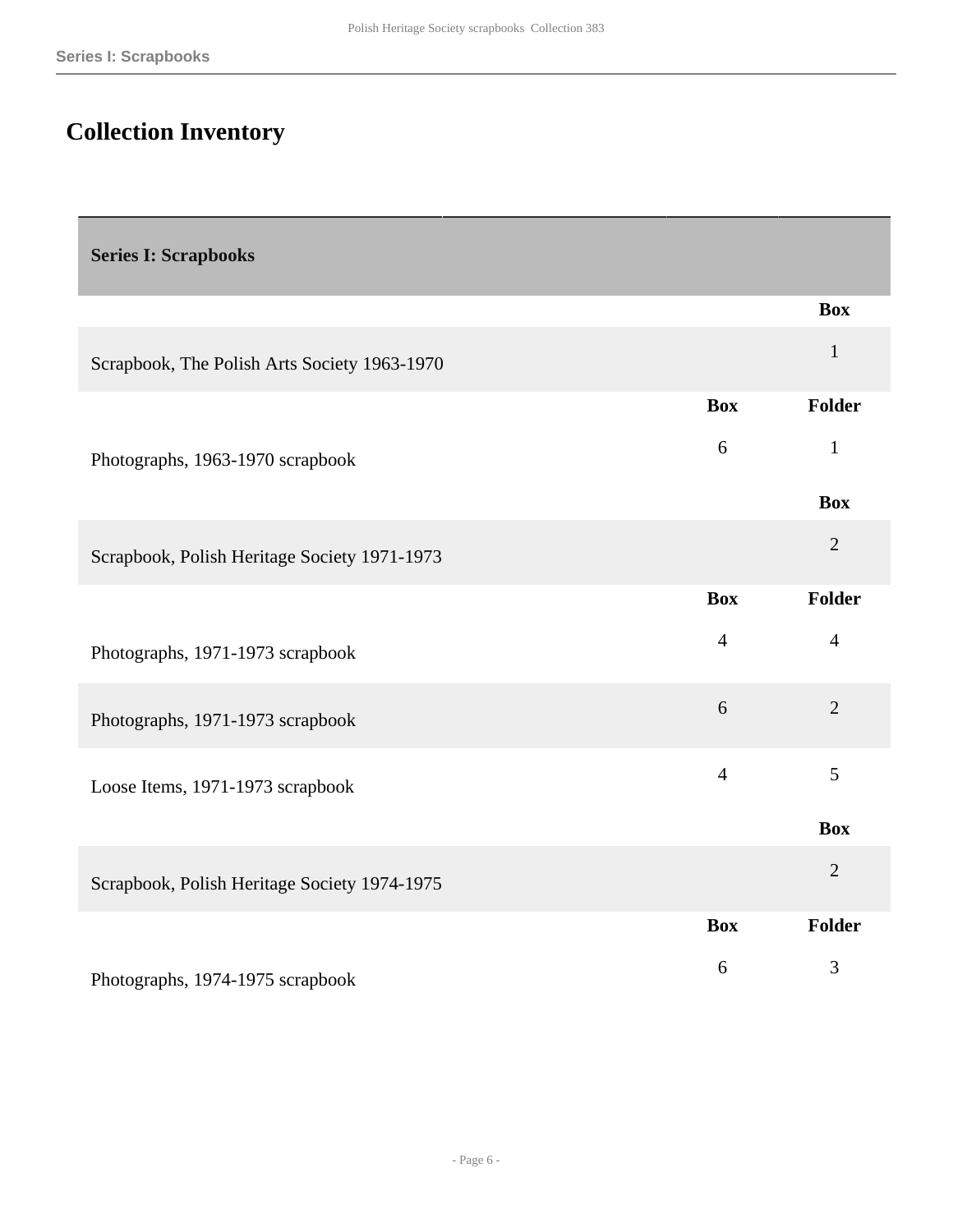| Loose Items, 1974-1975 scrapbook             | $\overline{4}$ | 6              |
|----------------------------------------------|----------------|----------------|
|                                              |                | <b>Box</b>     |
| Scrapbook, Polish Heritage Society 1976-1977 |                | 3              |
|                                              | <b>Box</b>     | <b>Folder</b>  |
| Photographs, 1976-1977 scrapbook             | 6              | $\overline{4}$ |
| Loose Items, 1976-1977 scrapbook             | $\overline{4}$ | $\overline{7}$ |
|                                              |                | <b>Box</b>     |
| Scrapbook, Polish Heritage Society 1978-1979 |                | 3              |
|                                              | <b>Box</b>     | <b>Folder</b>  |
| Loose Items, 1978-1979 scrapbook             | $\overline{4}$ | 8              |
|                                              |                |                |

Scrapbook, Polish Heritage Society 1980, 1981, 1982, 1983

| <b>Mixed Materials</b><br>Mixed materials    | <b>Box</b><br>$\overline{4}$<br><b>Box</b><br>$\overline{4}$ | <b>Folder</b><br>1<br><b>Folder</b><br>$\overline{2}$ |        |
|----------------------------------------------|--------------------------------------------------------------|-------------------------------------------------------|--------|
|                                              |                                                              | <b>Box</b>                                            | Folder |
| Photographs, 1980-1983 scrapbook             |                                                              | $\overline{4}$                                        | 9      |
| Scrapbook, Polish Heritage Society 1984-1985 |                                                              | $\overline{4}$                                        | 3      |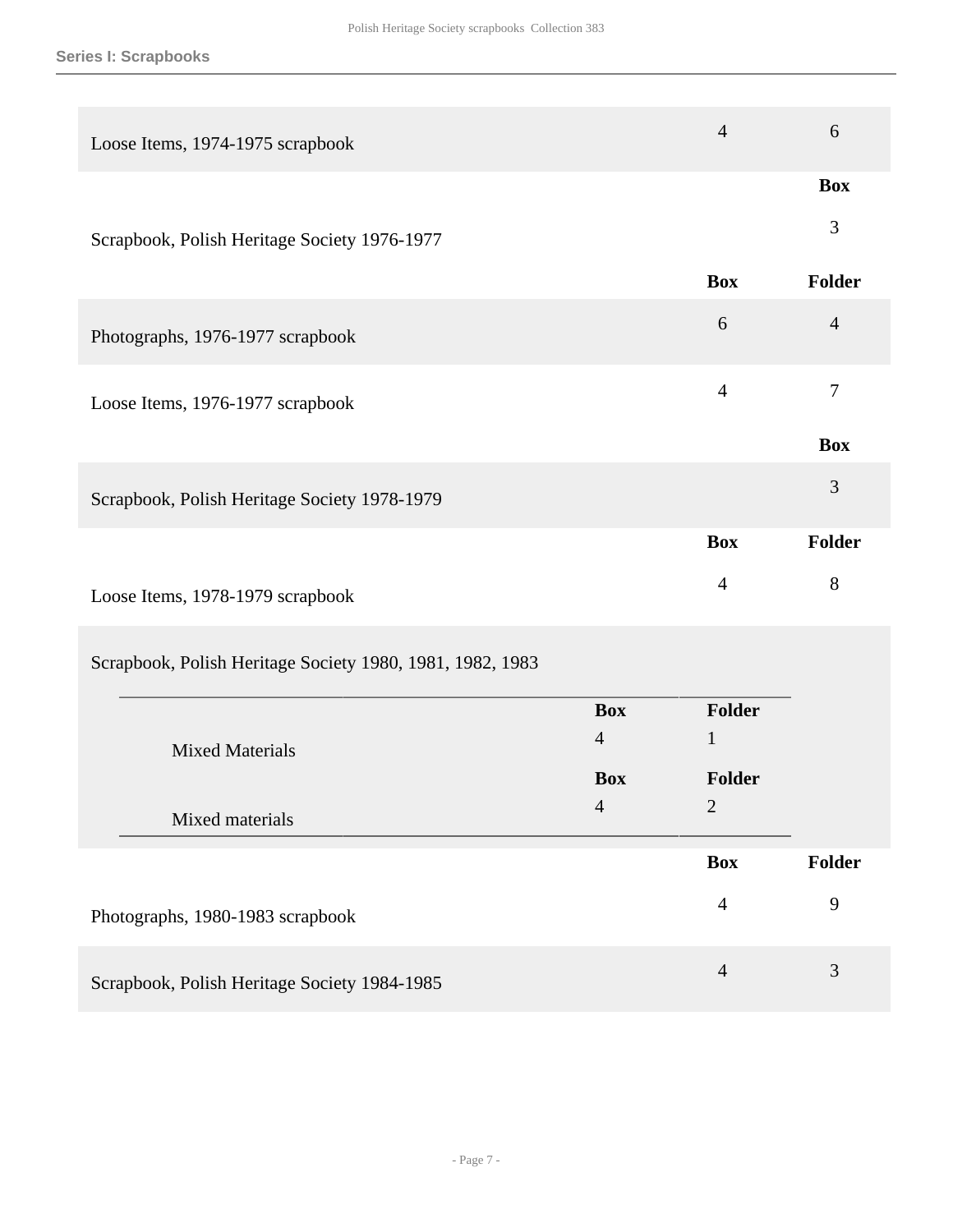<span id="page-7-1"></span><span id="page-7-0"></span>

| Photographs, 1984-1985 scrapbook                                                           | 6              | 5              |
|--------------------------------------------------------------------------------------------|----------------|----------------|
| Loose Items, 1984-1985 scrapbook                                                           | $\overline{4}$ | 10             |
| <b>Series II: Photographs</b>                                                              |                |                |
|                                                                                            | <b>Box</b>     | Folder         |
| Wigilia Dinner 1984                                                                        | 6              | 6              |
| Unknown event circa 1983                                                                   | 6              | $\overline{7}$ |
| Photographs labeled as prior to 1984                                                       | 6              | 8              |
| Rzeslow Dancers; Polish Heritage Day 1985                                                  | 6              | 9              |
| Photographs, Maciej Piotrowski and Jacek Rogowski, pianists at Calvin<br>College June 1984 | 6              | 10             |
| Miscellaneous Photographs (black & white)                                                  | $\overline{4}$ | 11             |
| <b>Series III: Miscellaneous</b>                                                           |                |                |
|                                                                                            | <b>Box</b>     | Folder         |
| Newsletters, Polish Heritage Society 1974-1977                                             | $\overline{5}$ | $\mathbf{1}$   |
| Newsletters, Polish Heritage Society 1978-1985                                             | 5              | $\overline{2}$ |